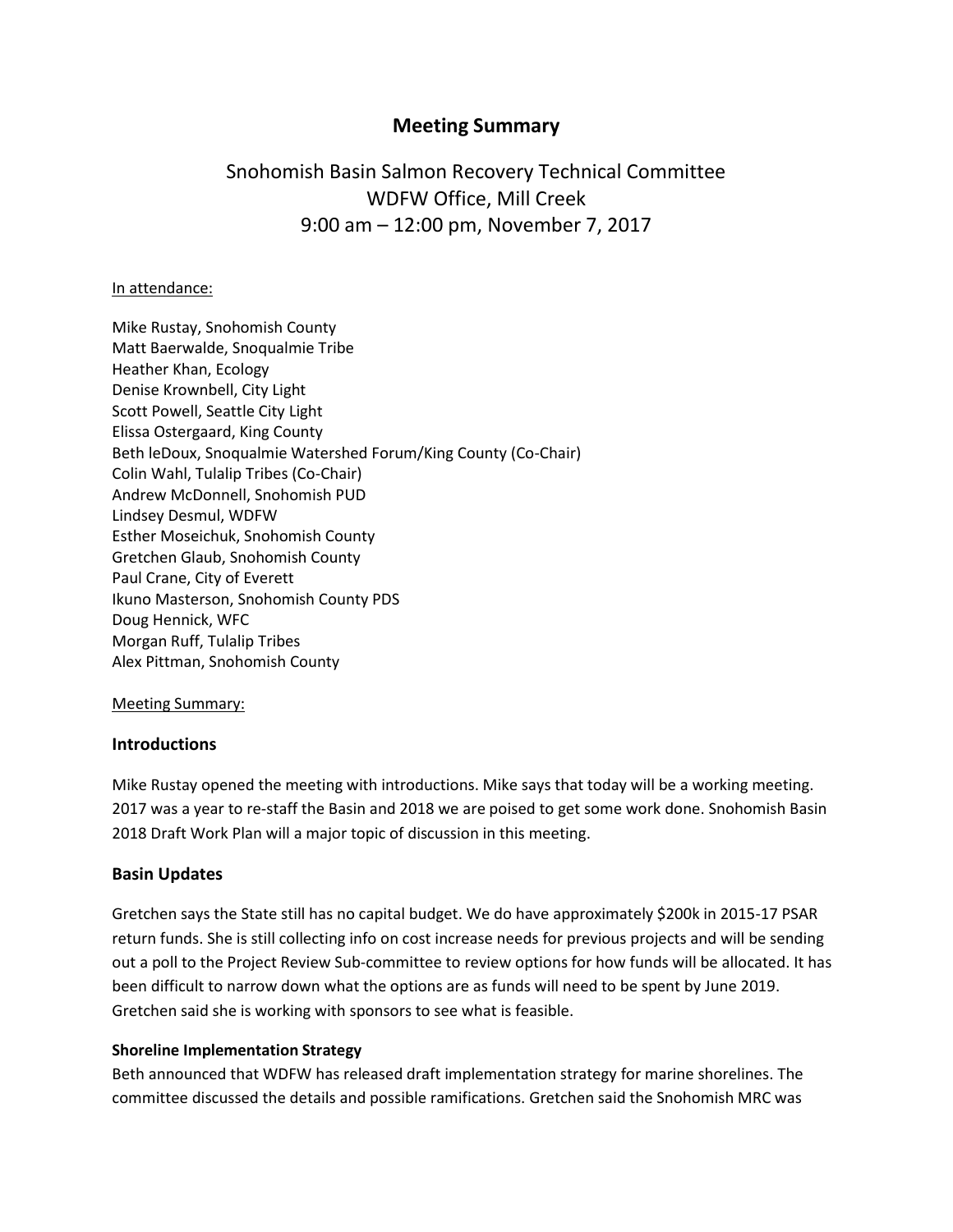reviewing. There was not a strong opinion that the TC should provide comments by the Nov  $30<sup>th</sup>$ deadline, but if members had comments they could be delivered to Gretchen.

#### **Follow-up on Recreation and Restoration discussion from October meeting**

Mike gave some background about Snohomish County Parks Skykomish/Snohomish River Coalition planning to promote river towns and organize river recreation. There have been some concerns from the restoration community about how this may impact recovery efforts. Parks is moving on the planning process. The coalition is working with Forterra on the draft concept plan that will be released soon. Tulalip has the draft but many gaps will need to be filled. The TC will be kept up to speed and may be asked to provide input/comments as the plan is developed. Beth reminded the committee that King County has had a lot of experience with recreation concerns driving wood policy and urged Colin and Mike to connect with King Co. staff.

#### **Other announcements**

Matt relayed a desire for more coordination among groups doing temperature monitoring in the Snoqualmie. There will be a meeting in January hosted by the King County with this as a goal. Snoqualmie Tribe offers assistance and may help with funding future efforts.

Heather mentioned Ecology will schedule advisory group meetings by the end of January for the Pilchuck River Temperature TMDL. Some groups that will be involved are Snohomish County, Snohomish CD, Fish and Wildlife, Adopt-a-stream and others.

## **2018 TC Work Plan**

Mike walked the committee through the draft 2018 work plan noting a robust list of potential objectives and deliverables. He stated that the document is draft and may be edited throughout the year, but this plan should set realistic goals for what we hope to accomplish in 2018. The committee discussed schedules, meeting topics and work products (see below for detail on additional work products). Mike offered to incorporate comments in the draft work plan. Some initial comments included…

**Basin Monitoring Plan** Beth said that we should focus on the habitat monitoring. One reason the plan was not finished in previous efforts is because it covers so many topics. If we put it on the work plan with a due date and focus on habitat metrics, it will get done.

**Water quality white paper** Scott noted that WRIA 9 did a great job on the contaminants paper. They also have a temperature one we can use to see how temperature impacts fish. He suggested subcommittees get together who can work on projects. Matt commented that water quantity should be considered along with water quality is the white paper and offered to help with that component.

**Additional presentation ideas** Floodplains by Design approval processes was brought up and needs to be reflected in the work plan. The project will be reviewed by RFP and we need to figure out the timing.